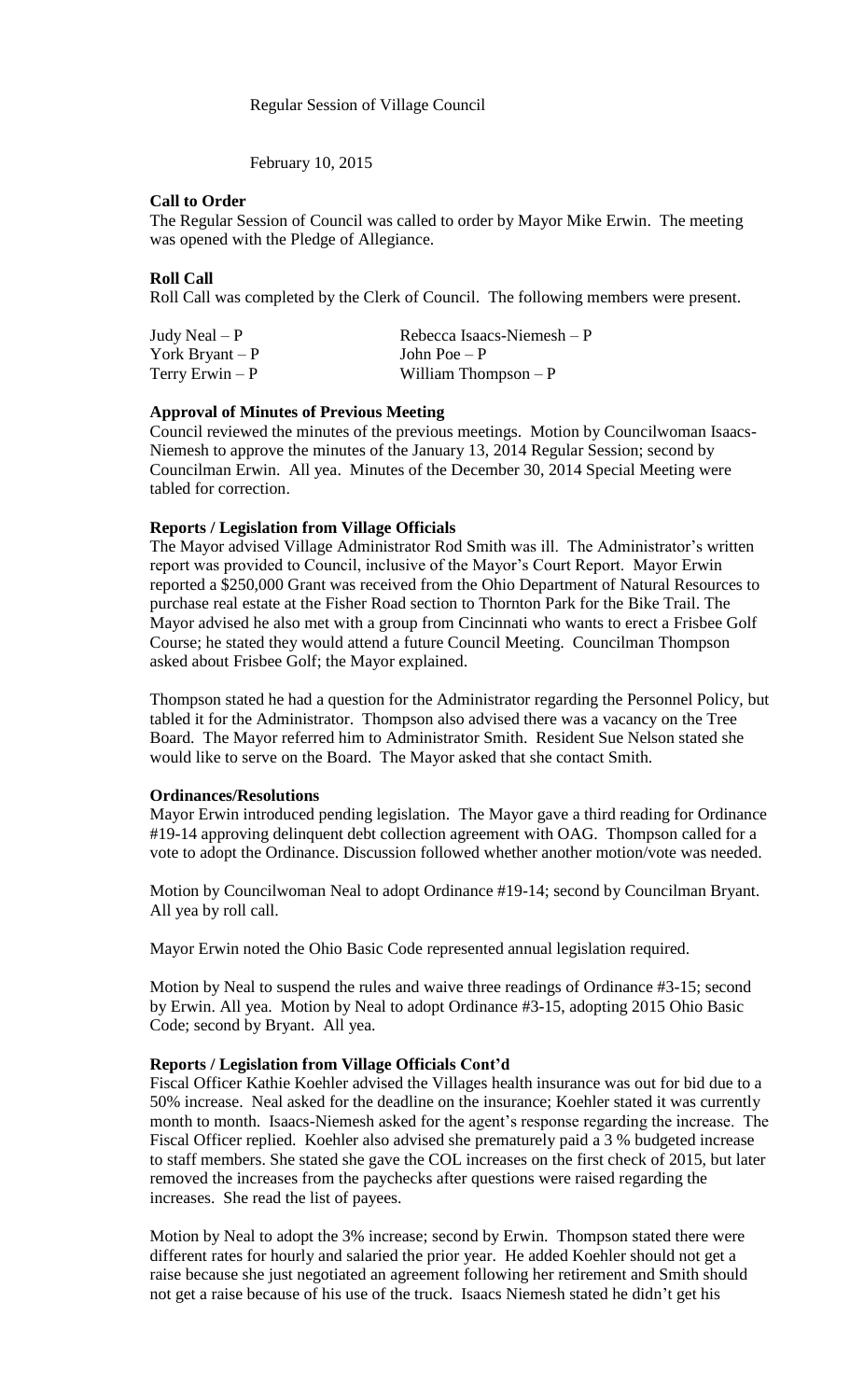#### Regular Session of Village Council

February 10, 2015

Water Operator License. Neal advised you cannot discriminate on Cost of Living increases. Discussion followed. Isaacs-Niemesh stated Mike Hanna is on a course of improvement and has studied for an Operator's License. She stated Hanna should make the same as Tim Erwin regardless of seniority.

Motion by Isaacs-Niemesh to pay Public Works employees the same rate, \$13.84 with no increase for Tim Erwin. Bryant stated let's wait until Tim Erwin comes back to work. Poe asked what is on the table. The Mayor called for a vote on the first motion by Neal by roll call. Three Yea, three nay by Bryant, Isaacs-Niemesh and Thompson; Mayor Erwin abstained from voting to break the tie. He advised Tim Erwin was on earned sick leave. Discussion followed.

Motion by Poe to give a merit increase for Mike Hanna to \$13.84; second by Isaacs Niemesh. All yea by roll call.

Motion by Isaacs-Niemesh to give Chief Kilburn and Matt Landrum a 3% merit increase; second by Thompson. Neal asked if recent performance evaluations were completed for all employees. The Mayor responded affirmatively. All yea by roll call.

Mayor Erwin stated let us be fair; everyone has done a good job. He asked the Fiscal Officer to give the remaining list of personnel one by one.

Motion by Bryant to give Bonnie Campbell a 3% merit increase; second by Poe. All yea.

Motion by Poe to give Gladys Jackson a 3% merit increase; second by Bryant. All yea.

Motion by Erwin to give Rod Smith a 3% merit increase; second by Neal. Thompson requested the total compensation package before the vote. Koehler retrieved the information. Neal advised Smith was studying for the Water Operator test. The Mayor asked citizens if they had an opportunity to meet the Administrator. Discussion followed. Thompson stated only a Class I Operator was needed; the Mayor responded no; a Class III is required for the new plant. Koehler provided salary and insurance amounts. Vote was taken by roll call, 3 yea, 1 nay by Thompson and 2 abstentions by Isaacs-Niemesh and Bryant. Motion carried.

Motion by Neal to give Cindy Wilmot a 3% merit increase; second by Poe. All yea.

Koehler stated Steve Wagner had not previously taken an increase. No action was taken.

Motion by Bryant to give Solicitor Kaspar a 3% COL increase; second by Neal. Five voted yea, one abstention by Isaacs-Niemesh. Motion carried.

Motion by Neal to give Magistrate Kauffman and Prosecutor Amy Tranter a 3% COL increase; second by Bryant. All yea.

Motion by Erwin to give Jesse McKeehan a 3% COL increase; second by Neal. All yea.

Motion by Neal to give Tim Erwin a 3% COL increase; second by Poe. Discussion followed. Two yea, one nay by Thompson and three abstentions by Erwin, Isaacs-Niemesh and Bryant. Motion carried.

Motion by Erwin to give Kathie Koehler a 3% merit increase; second by Bryant. Thompson called for a Point of Order regarding her agreement and retirement. Discussion followed. Five yea, one nay by Thompson. Motion carried.

Motion by Bryant to give Water Operator John Ware a 3% COL increase. Thompson stated he was a recent hire. Bryant withdrew the motion.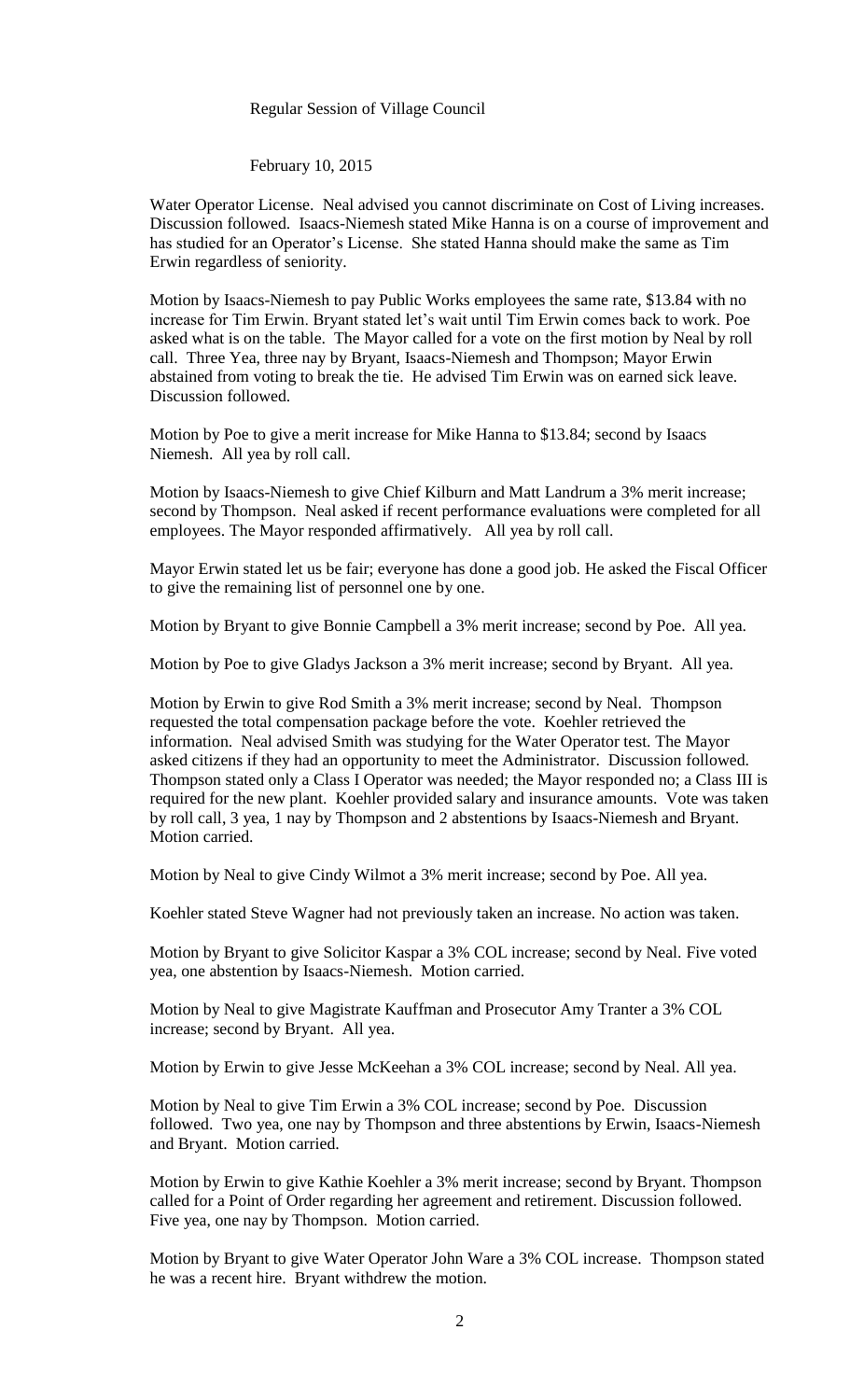#### Regular Session of Village Council

February 10, 2015

Mayor Erwin advised there is an Ordinance which states the Mayor may have his/her insurance paid by the Village. He stated he never took advantage of the available insurance. The Mayor reported this saved the Village \$144,000. He stated he earned \$22,000 over ten years. Mayor Erwin asked the insurance provision be revoked for elected position.

Motion by Neal to waive three readings and suspend the rules for Ordinance #4-15: second by Erwin. All yea. Motion by Neal to adopt Ordinance #4-15 rescinding paid insurance provision for the elected position of Mayor; second by Poe. All yea.

The Mayor stated he has done his best for the Village. He cited Village improvements, noting Subway and AmeriStop. Mayor Erwin acknowledged this is an election year. He stated if running for office, run on your merit; don't use this format to *cut* others or the good that has been done. The Mayor stated he did not want the town to be distracted and he had nothing to gain to make others look bad. He advised he is trying to live right and won't debate over these last few months. He stated he was concerned about people and businesses in this community.

Isaacs-Niemesh discussed the Schuerer Trust Fund assistance. She stated she feels the cards should be used at Kroger's. Neal stated the Food Pantry would be happy to accept the vouchers; they are open Monday and Friday, 9am to 12pm. The Mayor stated there is not a way to monitor use of the card at Kroger's; beer and cigarette purchases can't be stopped. He gave information regarding misappropriation of the cards in the past by a prior employee. Bryant stated a larger food selection is available at Kroger's. Discussion followed. Jean Rayl stated the Chamber will be requesting donations at events. Thompson stated the matter should be referred back to Solicitor Kaspar for response. T. Erwin stated he wished to speak with Food Pantry regarding availability. Koehler commented on the bookkeeping and control for purchases at the South Lebanon market currently being used.

#### **Public Forum**

Joe Stephens wanted to know about a grocery store in Morrow. Bryant stated it's difficult because we are a small town. Discussion followed. Bev Massey noted a client discussed the need for a grocery store earlier in the day. She stated stores like Dollar General sell food products and asked if others were prevented from opening a grocery store in the Plaza. The Mayor responded. He stated there is a glimmer of hope regarding the Plaza; it is currently for sale for \$1.5 Million. He added he spoke with Mr. Stephenson of Kroger's; they have purchased land at the Fifth Third corner at Route 48. He stated he believes within 60 months businesses will populate the area on the east side of Route 48. The Mayor advised Charter Government would be a plus for economic development in Morrow.

Massey discussed concerns regarding the Library. Neal advised the Board should be contacted to address issues described. Several citizens commented on the economics of existing new businesses. Discussion followed. Bev Massey asked about fines for those businesses that were dirty or in ill repair. The Mayor referred to Ordinance #10-98 and advised they were looking into a new Zoning Code. If adopted it would provide a legal mechanism. Massey asked about signs for Pattison to enable fire trucks to get through. Sergeant Landrum advised signs were installed February 9th. LuAnne Cain stated dump trucks approach the hill too fast, a potential for an accident. Sue Nelson stated the railing is falling on the elevated sidewalk on the south side of Pike Street across from the lumber yard. Bryant commented.

The Mayor stated he wishes to address Congress to discuss FEMA Flood Insurance; the subsidy was removed and flood insurance increased substantially. Bryant commented on the affected areas. Poe added the last flood was 1968 in Morrow. Mayor Erwin stated Todd's Fork is susceptible for flooding and advised the Village needs relief. Discussion continued.

# **Approval of Disbursements**

Revenue Status by Fund Summary and disbursements were provided. Koehler provided two Schuerer Trust Fund applications for review.